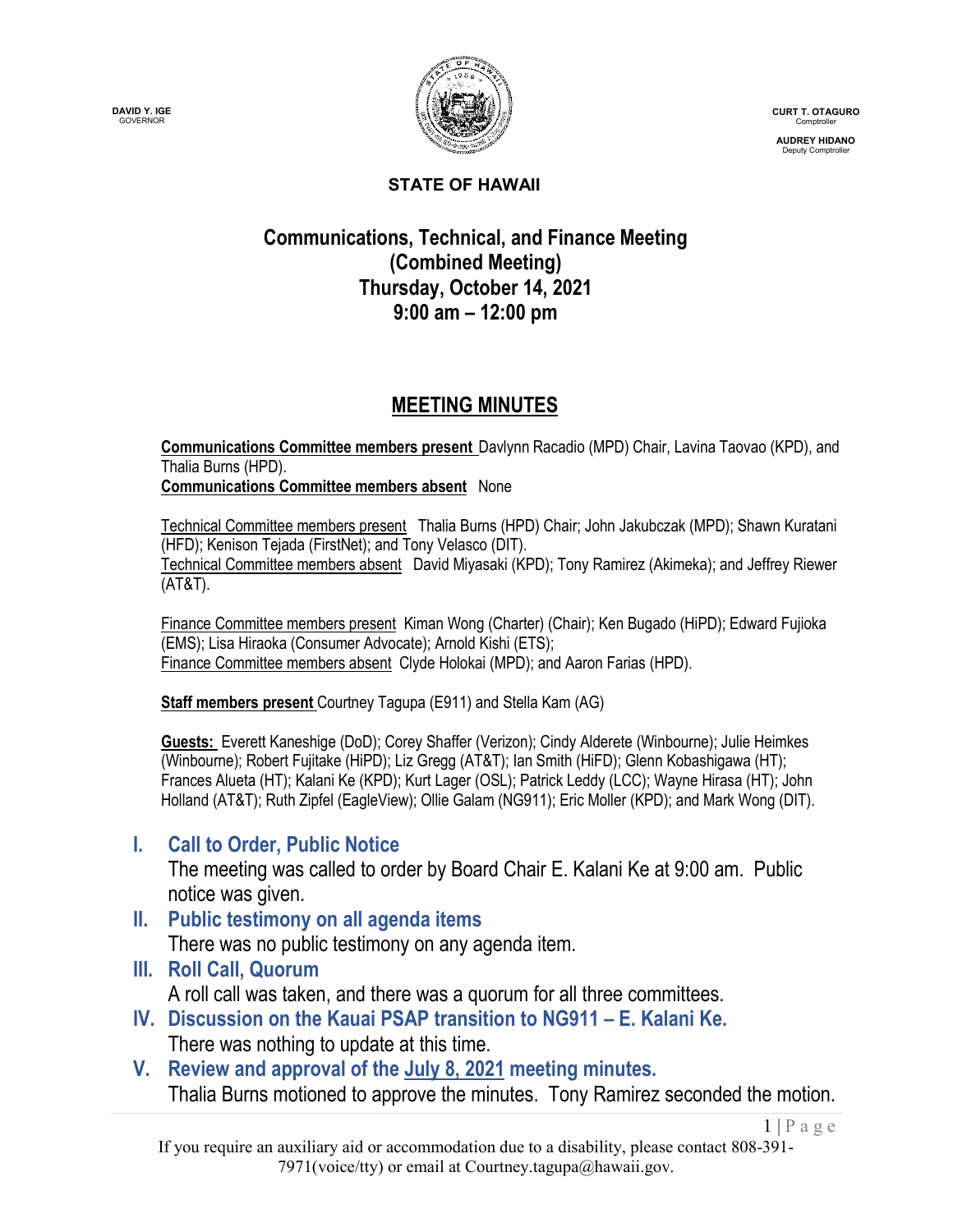A voice vote was taken, and a unanimous decision approved the motion by all committee members present.

### **Review and approve the September 9 meeting minutes**.

Thalia Burns motioned to approve. Lisa Hiraoka seconded the motion. A roll call was taken, and the motion was approved unanimously by all committee members present.

### **VI. Winbourne Consulting, LLC Update – Andrew Reece, Cindy Alderete, Julie Heimkes:**

**1. Agenda**

### **a. ESInet Cost Discussion**

|                                      | <b>ANNUAL</b>    |                     |                                           |  |
|--------------------------------------|------------------|---------------------|-------------------------------------------|--|
| <b>ITEM</b>                          | <b>RECURRING</b> | non-Recurring Notes |                                           |  |
|                                      |                  |                     |                                           |  |
| <b>Solution Provider A</b>           | \$<br>2,675,940  | \$                  | 3,361,000 5-year period. MRCs on CHE      |  |
|                                      |                  |                     | annual costs commences on                 |  |
|                                      |                  |                     | on Year 2                                 |  |
| ESInet                               | 676,224          | 373,000             |                                           |  |
| <b>NGCS</b>                          | 1,582,680        | 1,535,000           |                                           |  |
| <b>Hosted CPE</b>                    | 417,036          | 1,453,000           |                                           |  |
|                                      |                  |                     |                                           |  |
|                                      |                  |                     |                                           |  |
|                                      | <b>ANNUAL</b>    |                     |                                           |  |
| <b>ITEM</b>                          | <b>RECURRING</b> | non-Recurring Notes |                                           |  |
|                                      |                  |                     | Hosted in established 6 cores on          |  |
| <b>Solution Provider B (Offer 1)</b> | \$<br>3,085,468  |                     | mainland. 20% margin for ROM 5 years      |  |
| 30 Position PSAP                     | 323,687          |                     | Call Handling as a Service                |  |
| 8 Position PSAP                      | 107,342          |                     | Call Handling as a Service                |  |
| 3 Position PSAP                      | 51,596           |                     | Call Handling as a Service                |  |
| <b>Solution Provider B (Offer 2)</b> | \$<br>6,021,420  |                     | One core in the state, other core one of  |  |
|                                      |                  |                     | 6 established. 20% margin for ROM 5 years |  |
| 30 Position PSAP                     | 366,172          |                     | Call Handling as a Service                |  |
| 8 Position PSAP                      | 124,022          |                     | Call Handling as a Service                |  |
| 3 Position PSAP                      | 68,276           |                     | Call Handling as a Service                |  |
|                                      |                  |                     |                                           |  |
|                                      |                  |                     |                                           |  |
|                                      | ANNUAL           |                     |                                           |  |
| <b>ITEM</b>                          | <b>RECURRING</b> | non-Recurring Notes |                                           |  |
|                                      |                  |                     |                                           |  |
| <b>Solution Provider C</b>           |                  |                     | 5-year period. Based on population of     |  |
| NGCS & Carrier Integration           | \$<br>1,920,958  | \$<br>150,000       | 1455271 for Hawaii                        |  |
|                                      |                  |                     |                                           |  |
| 6 Position PSAP                      | 46,560           | 56,000              |                                           |  |
| 30 Position PSAP                     | 178,920          | 194,000             |                                           |  |
| w/ACD                                |                  |                     |                                           |  |
|                                      |                  |                     |                                           |  |

### **b. Review Decision Document**

If you require an auxiliary aid or accommodation due to a disability, please contact 808-391- 7971(voice/tty) or email at Courtney.tagupa@hawaii.gov.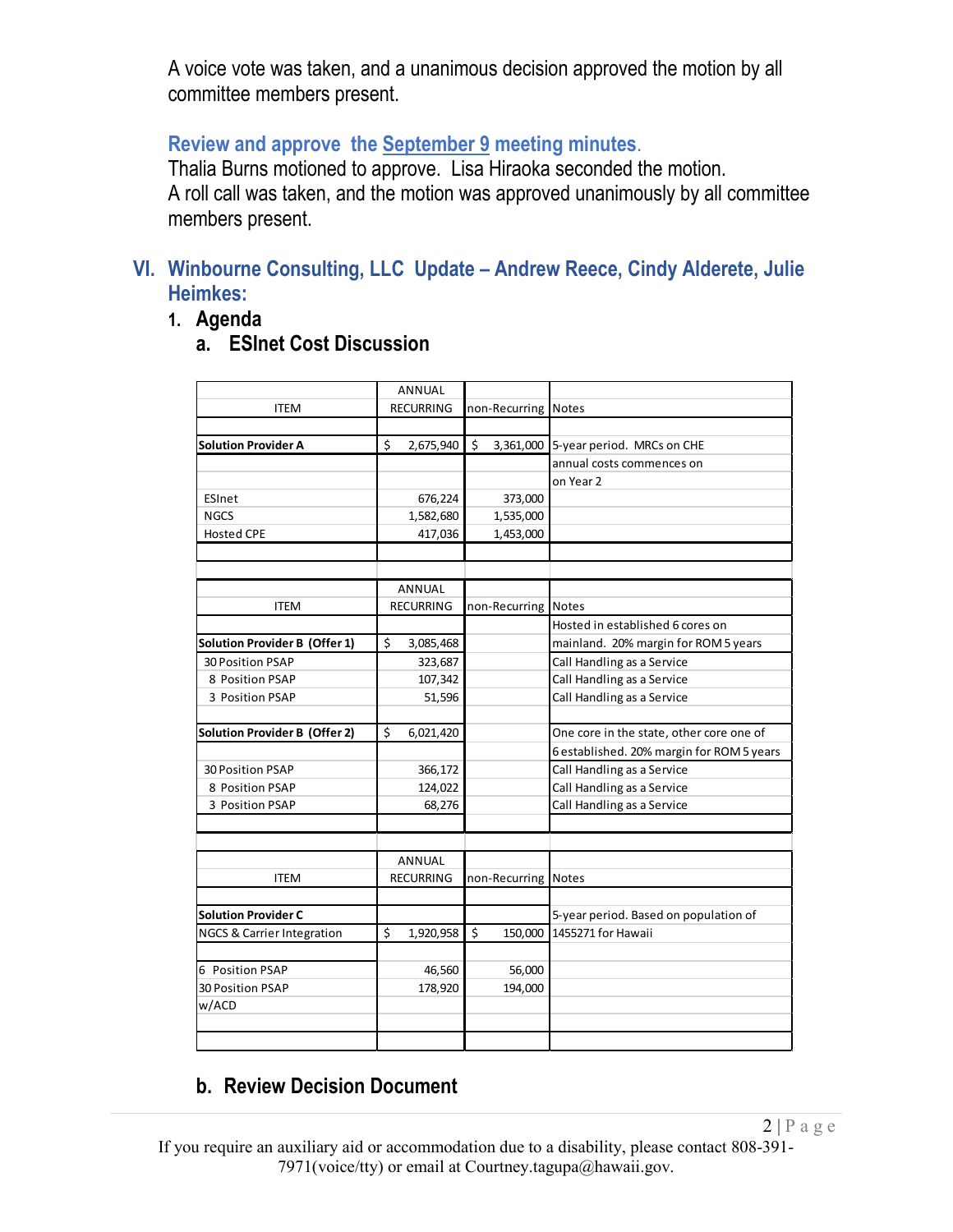|                 | Winbourne will be reaching out to each County after this meeting to schedule   |                                   |                                 |
|-----------------|--------------------------------------------------------------------------------|-----------------------------------|---------------------------------|
|                 | meetings with the Decision Makers to discuss the following                     |                                   |                                 |
|                 |                                                                                |                                   |                                 |
| Category        | <b>Decision Needed</b>                                                         | <b>Notes</b>                      | <b>Timeline</b>                 |
|                 | <b>NG 911 Solutions Provider Strategy</b>                                      | Do Counties want to implement     |                                 |
|                 |                                                                                | one NG 911 solution, or will each | <b>Obtain decision from</b>     |
|                 | State-wide solution, or does each                                              | county make a separate decision   | each county during              |
|                 | County want to select their own                                                | and potentially have different    | <b>Decision Maker's</b>         |
|                 | solution                                                                       | <b>ESInet providers?</b>          | <b>Meeting</b>                  |
|                 |                                                                                |                                   |                                 |
| <b>Strategy</b> | CPE Upgrade or Replacement Strategy                                            | Do the Counties want to           |                                 |
|                 |                                                                                | implement one NG CPE solution,    |                                 |
|                 | The existing Intrado CPE infrastructure                                        | or will each county make a        | <b>Obtain decision from</b>     |
|                 | is not NENA compliant and will have to                                         | separate decision and potentially | each county during              |
|                 | be upgraded or replaced                                                        | have different NG CPE providers?  | <b>Decision Maker's Meeting</b> |
|                 |                                                                                |                                   |                                 |
|                 | State-wide solution, or does each County                                       |                                   |                                 |
|                 | want to select their own solution?                                             |                                   |                                 |
|                 |                                                                                |                                   |                                 |
|                 |                                                                                |                                   |                                 |
| Category        | <b>Decision Needed</b>                                                         | <b>Notes</b>                      | <b>Timeline</b>                 |
|                 |                                                                                |                                   |                                 |
|                 | <b>NG 911 Solutions Vendor</b>                                                 | Will each County procure          | <b>Obtain decision from</b>     |
|                 | Procurement                                                                    | the NG911 Vendor                  | each county during              |
|                 |                                                                                | separately, or use the Kauai      | <b>Decision Maker's</b>         |
|                 | <b>Separate County procurements or</b>                                         | cooperative procurement           | <b>Meeting</b>                  |
|                 | utilize a cooperative procurement                                              | process?                          |                                 |
|                 | process?                                                                       |                                   |                                 |
|                 |                                                                                |                                   |                                 |
| Procurement     | <b>CPE Procurement Strategy</b>                                                | Will each County procure          | <b>Obtain decision from</b>     |
|                 |                                                                                | the CPE Vendor separately or      | each county during              |
|                 |                                                                                | use a cooperative procurement     | <b>Decision Maker's Meeting</b> |
|                 |                                                                                | process?                          |                                 |
|                 |                                                                                |                                   |                                 |
|                 |                                                                                | An alternative is to potentially  |                                 |
|                 |                                                                                | utilize HT's current authority    |                                 |
|                 |                                                                                | to provide CPE services.          |                                 |
|                 |                                                                                |                                   |                                 |
|                 |                                                                                |                                   |                                 |
| Category        | <b>Decision Needed</b>                                                         | <b>Notes</b>                      | <b>Timeline</b>                 |
|                 |                                                                                |                                   |                                 |
|                 | NG 911 Administration Organizational Alignment The counties have made it clear |                                   | Discuss with each county        |
|                 |                                                                                | they do not want a State          | during Decision maker's         |
|                 | Clarify with each County their choice                                          | employee running this position    | Meeting.                        |
|                 | regarding the need for an organizational                                       |                                   |                                 |
|                 | resource to provide NG911 Technical                                            |                                   |                                 |
|                 | support and interoperability coordination.                                     |                                   |                                 |
|                 |                                                                                |                                   |                                 |
|                 | Options include the resource could be                                          |                                   |                                 |
| <b>NG911</b>    | hired directly by the Board, or directly by                                    |                                   |                                 |
| Administration  | the PSAP(s).                                                                   |                                   |                                 |
| and Support     |                                                                                |                                   |                                 |
|                 | <b>High Level Job Description:</b>                                             |                                   |                                 |
|                 | 1. Acts as a technical and project liaison                                     |                                   |                                 |
|                 | amongst counties. Board and vendor.                                            |                                   |                                 |
|                 | 2. Provide Tier Zero support to the PSAPs.                                     |                                   |                                 |
|                 | 3. Acts as a clearinghouse for any system                                      |                                   |                                 |

# **c. Legislative Discussion**

If you require an auxiliary aid or accommodation due to a disability, please contact 808-391- 7971(voice/tty) or email at Courtney.tagupa@hawaii.gov.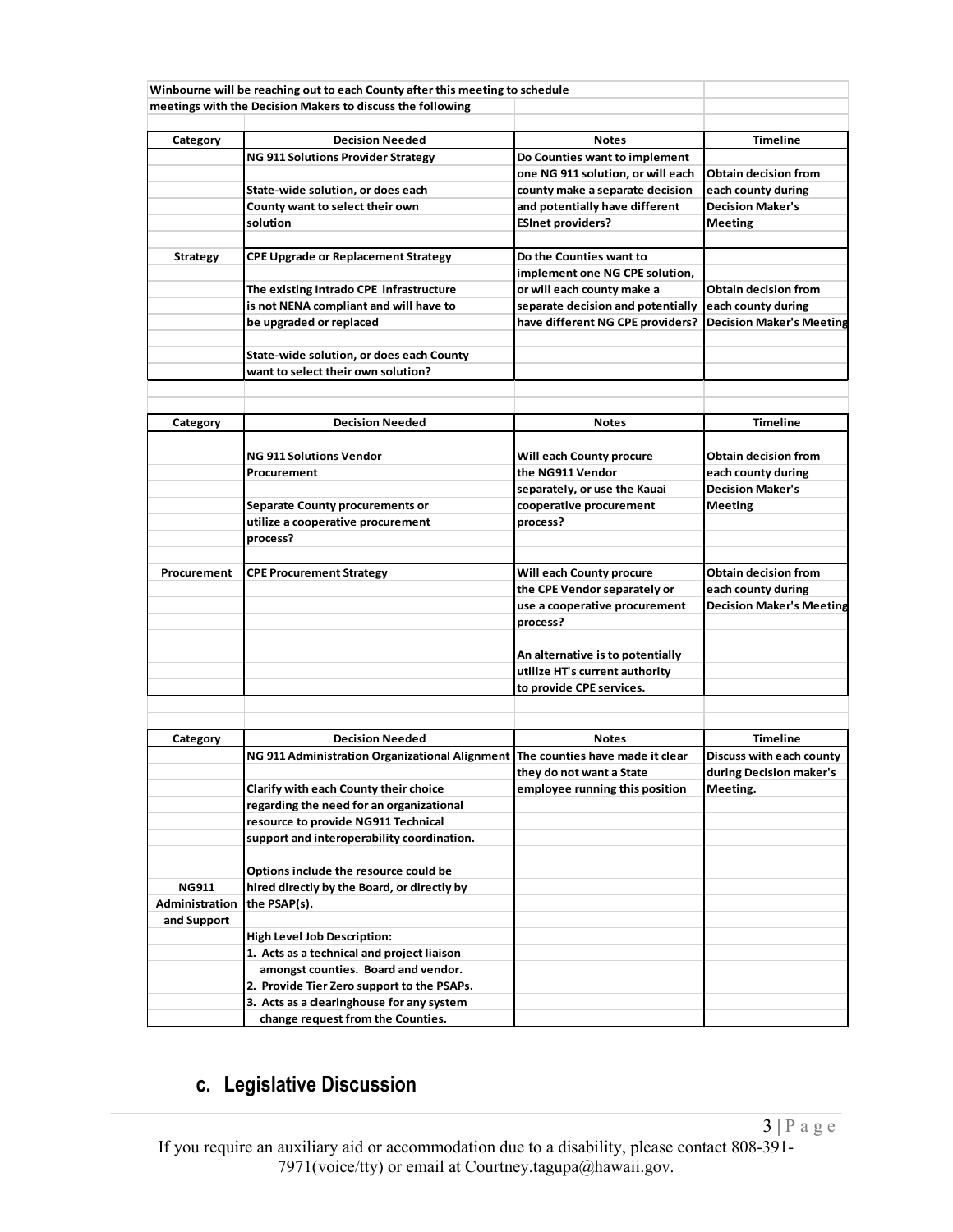- **1. Goal-** Develop messaging for the legislative Education Sessions.
- **2. Logistics** Reactivate the Legislative Committee to develop the message to the legislators.
- **3. Potential Legislative Committee Discussion Topics**
	- i. What is **Next Generation 911**?
	- ii. The need to **maintain 911 Funding levels**; and
	- iii. Potential changes to current legislation, for example:
		- Apply 911 fees to **all devices** capable of connection and transmission of 911 requests for emergency assistance.
		- Enable the Hawaii 911 board to be a technical, administrative resource for overall **system interoperability** amongst the local jurisdictions while maintaining decision authority at the local level.
		- Consider **exemption of IP multimedia** associated with 911 requests from open records requests.

## **d. Next Steps**

- **1. October to December –** Prepare for legislative Meetings Meet with Board Legislative Committee to coordinate attendance, logistics, and presentation to State Legislators.
- **2. October** Winbourne will reach out to each County to set up an online meeting with the County decision-makers to determine a path forward for implementing the ESInet, and messaging for the Legislative meetings.
- 3. **November –** Based on the Decisions made by the Counties, **finalize and present** Deliverable 6 to the Board in November.
- 4. **January to February**  Meet with State Legislators.
- **e. November 2021-911 Technical Committee Meeting Agenda.**
	- 1. Status Report on Legislative items.
	- 2. Summary of Decision Makers Meetings
	- 3. Deliverable 6 Overview ESInet Implementation Plan.

# **VII. Committee Updates by Committee Chairs**

- a. Communications Committee Davlynn Racadio Committee Chair Racadio discussed increasing the membership in the 911 Caucus with the Hawaii Congressional team. 911 Saves Act is still pending.
- b. Technical Committee Thalia Burns
	- 1. Educational Investigative Committee Jeffrey Riewer
	- 2. ICTE Investigative Committee- Everett Kaneshige The ICTE Investigative Committee will be dissolved. The formal ICTE members will transition to the Advisory Committee to work with DHRD regarding the position reclassification of the telecommunicators.

Technical Committee Chair requested a motion to amend the agenda to include establishing an Advisory Committee. Tony Ramirez motioned to approve. John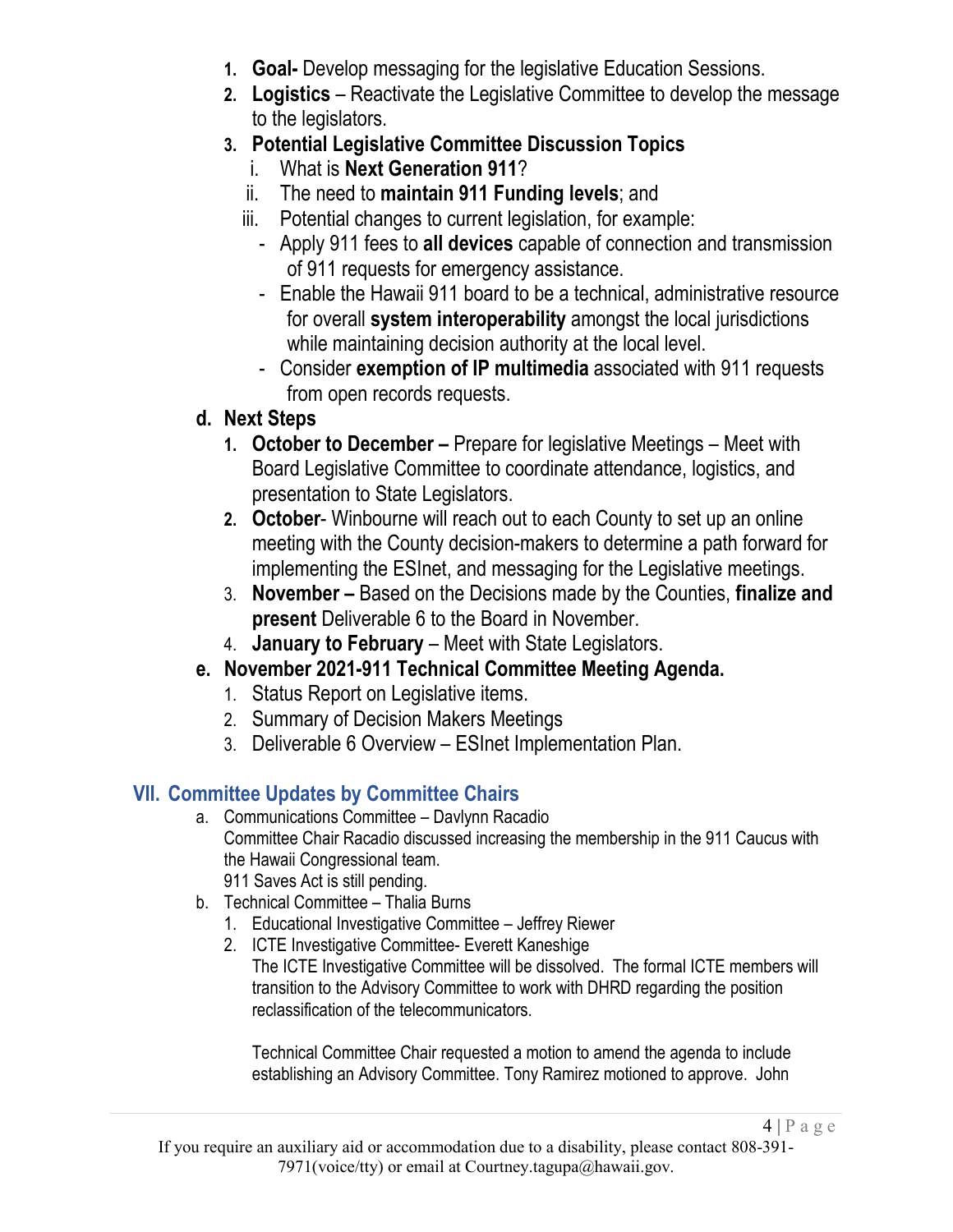Jakubczak seconded the motion. A roll call vote was taken, and the motion was unanimously approved by all Technical Committee members present.

According to Stella Kam, the ICTE should be dissolved. There is no procedure to establish the AC as long as there are no more than two board members on the AC.

Everett Kaneshige requested that the AC be on the agenda each month to provide updates to the board on their progress. However, it was noted that the AC provides input to the board and does not represent the board unless the board appoints an AC member to represent them.

Chair Thalia Burns declared the ICTE committee is dissolved, and the Advisory Committee is established.

- 3. Request for approval:
	- i. EMS Central Square CAD License \$51,000 The CAD License intent was for the migration to JTMC.

Chair Burns requested a motion to amend the agenda to increase the CAD License amount to \$51,240. John Jakubczak motioned to approve the amendment. Tony Ramirez seconded the motion. A voice vote was taken, and the vote was unanimous by the Technical Committee members present.

Chair Burns requested a motion to approve funding for the CAD License for \$51,240. John Jakubczak motioned to approve. Kenison Tejada seconded the motion. A voice vote was taken, and the motion was approved unanimously by the Technical Committee members present.

- c. Finance Committee Kiman Wong
	- 1. Report on Monthly and Y-T-D Cash Flow Chair Kiman Wong provided a recap of the monthly and year-to-date cash flow of the E911 Fund.
	- 2. Request for Funding:
		- i. EMS Central Square CAD License \$51,000.

Chair Kiman Wong motioned to amend the CAD License amount to \$51,240. Arnold Kishi motioned to approve. Lisa Hiraoka seconded the motion. A roll call vote was taken, and the vote was unanimous by all Finance Committee members present.

Chair Kiman Wong motioned to approve the funding for \$51,240. Lisa Hiraoka motioned to approve funding in the amount of \$51,240. Arnold Kishi seconded the motion. A voicel vote was taken, and the motion was unanimously approved by all Finance Committee members present.

#### **VIII. PSAP Status Updates**

- a. Kauai KPD Stacey Perreira for E. Kalani Ke Two candidates are in background checks—completed installation of the powerphone software.
- b. Oahu HPD Aaron Farias